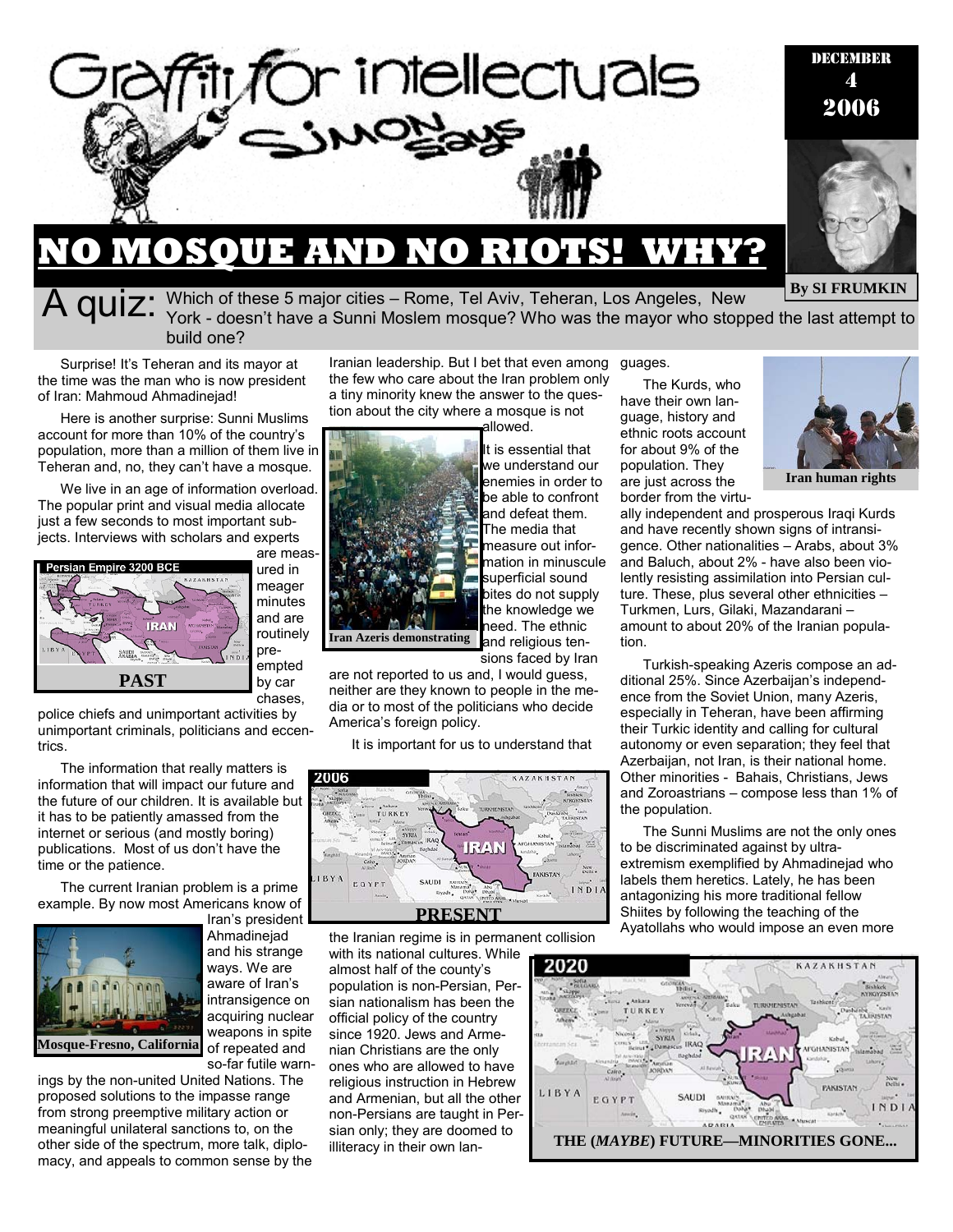puritanical Islamic regime. Some even fear that by trying to bring about the return of the mystical  $10<sup>th</sup>$  century 12th Imam as a Mahdi – a Shiite Messiah -, Ahmadinejad may deliberately provoke a foreign attack on Iran so that the Mahdi would return and save Islam.

The most recent incident took place in Teheran, on October 8, when special forces and police units arrested Ayatollah Mohammad Boroujerdi and about 40 of his followers. The senior Shi'ite Muslim cleric has challenged Iran's system of clerical rule.

The Islamic Sufi sect that has been tolerated in the past is also being persecuted. Sufi gathering places are being closed or attacked. A major Sufi center in the holy city of Qum was demolished, with hundreds of protesting dervishes arrested.

Most importantly, there exists the regime's antipathy for the Persian culture itself. An essentially Arab-Islamic culture is favored while cherished pre-Islamic customs are no longer tolerated. Thus, historic Persian culture and its influence on every culture throughout central Asia is denigrated and devalued by emphasizing narrow Islamism.

These cultural tremors may not bring about the end of the regime but it is quite likely that military action against Iran would unite the population in opposing an external enemy. This may well be one of the major reasons for Iran's seemingly senseless provocation of the world community on the nuclear issue.

And now let's reveal a few facts about Iran's nuke secrets that aren't really secrets - just not reported by our media.

The ethnic and religious con-

flicts in Iran are seldom, if ever, addressed. You might think, however, that Iran's nuclear program that is developed by an irrational president is adequately reported. You would be wrong.

The story of Iran's development of a nuclear capability is fascinating. It's also practically unknown, except to those who have the time, expertise and persistence in digging for it. One of them is Edward Luttwak, a Senior



Fellow of the Center for Strategic and International Studies, prolific author, contributor to prestigious journals like "Foreign Affairs" and "Commentary", and an advisor

and consultant on foreign affairs to past and present administrations.

Dr. Luttwak's account of Iran's program to go nuclear should be much better known. It

begins with August 1974 when the Shah announced his intention to build 23 nuclear reactors, ostensibly to supply Iran's total electricity needs. He said that this would allow Iran's oil resources to be used to produce valuable petrochemicals rather than be used as fuel. His real goal, however, was to acquire nuclear weapons. Since then, with the discovery of Iran's immense proven natural gas reserves - 812 trillion cubic feet (15% of the world's total), more than enough to cheaply generate all the electricity it needs by gas turbines - that cover story became even more incredible. In 1975, the Shah contracted with the French for enriched uranium, and engaged a consortium of German companies to build the first two nuclear reactors and generating units. In 1979, after much work had been done, the new revolutionary rulers of Iran refused to pay the overdue payment of \$450 million and the Germans abandoned the projects. Both of them had been largely completed but had been damaged by air strikes, flown by French pilots, during the 1988 war with Iraq. The Germans were then asked to return and



finish their work. They refused.

Next, Iran approached the Russians. In 1995, Yeltsin, against American objections, approved the delivery of a VVER-1000 lightwater reactor powered by slightly enriched uranium. The reactor was to be delivered and fitted by Iranian and Russian contractors into one of the damaged German projects.

Now, eleven years later, 2500 Russian technicians are still feverishly working at the project that is far from ready. When completed, the Russians alone will be in charge of processing the uranium rods and the U.S. no longer objects to this program.

The secret weapon-grade uranium production program by the centrifuge process is much more obscure. It began when the Pakistani, Abdul Qadeer Khan, who is regularly described as a scientist but who has never invented or developed anything. He sold Iran a complete centrifuge-technology package, which he had stolen from the European UR-ENCO consortium. Khan, who is described as a thief and smuggler by authoritative sources, also included samples of Pakistanimade centrifuges, full-scale plans for production facilities and the blueprints for a cannontype uranium bomb that Pakistan had received from China.

In 1996, after the U.S. successfully objected to the sale of a complete plant, China sold Iran plans for a conversion plant that had not been included in Khan's package. It has now been built, near Isphahan. It is op-



**nuclear facility in Iran** 

erational and appears to have been tested but could be incapacitated by fewer than twelve 1000 pound bombs.

**Centrifuges** were he most

important part of the Khan package. They were the somewhat outmoded aluminum and steel models derived from a 1957 German design that was based on aluminum centrifuges developed in post-war USSR by German scientists.

> The U-235 uranium isotope is only 1.26% lighter than the mass of U-238 – natural uranium. U-235 is extracted by using extremely fast centrifuges revolving at 1500 revolutions per second – 100 times the speed of a washing machine. The centrifuges must operate in a vacuum in order to reduce the friction that would melt it. It is extremely susceptible to breakdowns.

> If based on the design currently used in Iran, at least 1000 centrifuges would have to work around the clock for at least a year to produce enough U-235 for a single bomb!

The 1000 centrifuges would have to be produced and installed and they must not break down. When, in November 2003, the International Atomic Energy Agency (IAEA) shut down the cascade of 164 centrifuges already in Iran, *a fully 1/3 of them crashed!*

On the other hand, some of the problems in producing U-235 were overcome when mostly German and Swiss firms eagerly sold high strength aluminum and steel, electronbeam welders, vacuum pumps, and other highly sophisticated machine tools for the production of centrifuges. The Europeans also trained Iranians in the manufacturing of centrifuges whose only purpose could be to enrich U-235. The IAEA inspectors read and photographed all the equipment whose labels no one had bothered to remove.

To sum up, the regime is unable to produce nuclear weapons in less than three years and may not be able to do so even then because of the many difficulties that must be overcome.

In addition to the social and nuclear difficulties there are other aspects to the Iranian problem, which I will address next time. Ä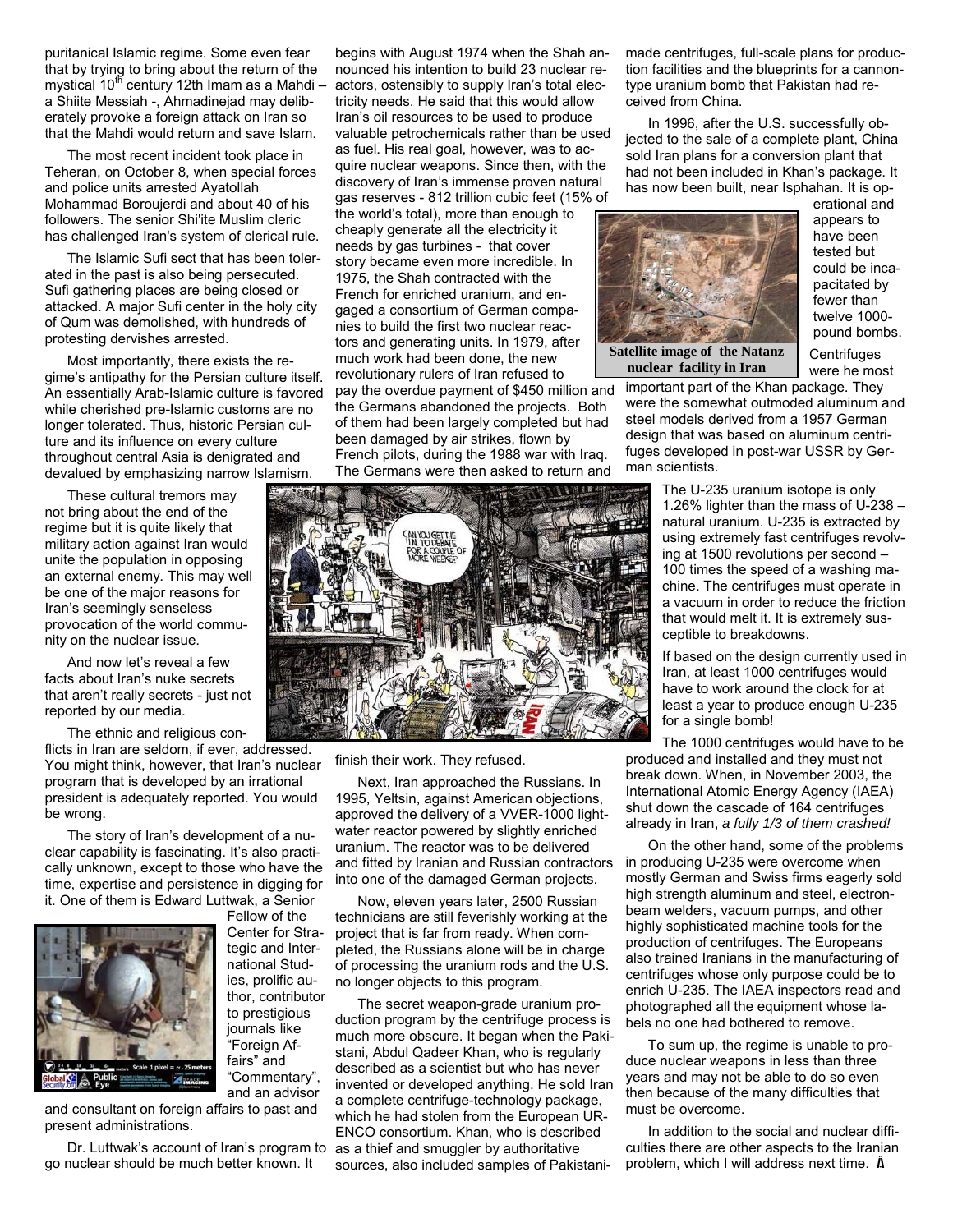## **LYNCHING JONATHAN AGAIN BY ESTHER POLLARD**

11/19/2006 — No matter how many ways the old lies about my husband, Jona-<br>than Pollard, are repackaged, they are still lies. Whether as a series of leaks to the media by unnamed American officials, recycled by Seymour Hersh in the New Yorker, or repackaged in a new book by a "retired" intelligence officer - they are all lies.

**For 21 years, the Israeli government has turned its back on Jonathan, enabling hostile elements in the American intelligence community to use his case as a weapon against Israel and the Jews. They point to Jonathan as "proof" of Israel's unreliability as an ally, and of American Jewry's disloyalty. Determined not to lose such a valuable weapon against Israel the American intelligence community lobbies fiercely to keep Jonathan in prison forever.** 



Hiding behind a veil of secrecy, which denies Jonathan's attorneys access to his sentencing file, American intelligence officials are able to make the most outrageous accusations against

Jonathan, knowing that they will never have to substantiate them or be challenged in a court of law.

Reusing a strategy from the 1998 Wye Summit, US intelligence officials recently turned to the ever-willing Israeli media to again attempt to torpedo any chance of Jonathan's release. The strategy is: Lies about Jonathan are entrusted to the Israeli media as an "exclusive" scoop. In Israel this "exclusive" is picked up by the foreign press, relayed around the globe and back to the American press. By the time the circuit is complete, public opinion is so thoroughly galvanized against Jonathan that his life sentence is virtually ensured.

This time, the patsy given the "exclusive" was Israel TV Channel 10; and the scoop: an "expos " about Pollard by "retired" intelligence officer Ronald Olive, in the form of a new book published by the US Navy press.

The book repeats all the old lies about Jonathan and reveals that the Navy even created its own video about Pollard for the Defense Intelligence Agency to train new intelligence recruits about treason. Even though Jonathan was never charged, indicted or convicted of treason - a crime which applies only to those who spy for enemies of the US - Olive boasts that this video makes the name "Pollard" synonymous with the crime of "treason."

THAT THE Navy chose to misrepresent Israel as an enemy state by making Jonathan the poster boy for treason speaks volumes. The Navy deliberately featured the Israeli spy over all the others it was holding at the time, including spies for Cuba, China, North Korea and the Soviet Union. This sends a strong message to new intelligence recruits that

America regards Israel as the greatest threat to her national security!

Indifferent to the extreme sensitivity of the timing - the eve of last week's Bush-Olmert's meeting - Channel 10 chose not to question any of Olive's allegations or the American intelligence community's motivation in continually blocking Jonathan's freedom.

Part of the Channel 10 presentation featured a

surveillance video provided by Olive. The video shows a clip of Jonathan putting documents into a briefcase, a routine part of his job as an intelligence analyst. The commentary by Olive, however, falsely describes the clip as "Pollard caught in the act of stealing a million documents."

Never questioning the content of the video, nor the vitriolic voice-over, nor the timing of its release two decades later, Channel 10 (followed by others) dutifully rebroadcast it.

Also cued by Olive, Channel 10 resurrected the canard that Jonathan would be freed unconditionally in the year 2015. This is another blatant lie. In 2015, after 30 years in prison, Jonathan would be entitled to make another request for clemency, nothing more.

Jonathan Pollard is not in prison for what he did, but for what he represents - Israel and the Jews. Those who oppose his release after 21 years in prison will continue to oppose it forever.

Not to be outdone by Israel TV's Channel 10, which broke the Pollard "scoop," the media in Israel jumped on the bandwagon and embraced the lies about my husband as if they were documented fact.

NOT A SINGLE media outlet asked Jonathan's Navy accusers for hard evidence or factual documentation. No one asked the basic, simple question: "If Pollard is guilty of additional crimes, and he spied for other countries, why was he never charged, indicted or tried on these charges?"

Media outlets which normally call us every

time Jonathan sneezes, this time had no questions for us about any of these new accusations against Jonathan.

The media's marketing of all of the old lies about Jonathan exploits an urgent need on the part of the Israeli public to understand why the government of Israel has so cruelly abandoned him. Broadcasting the slander creates the impression that the indifference of Israel, of the American Jewish leadership and of the Israeli media to Jonathan is somehow reasonable.

Jonathan has already served 21 years in prison - far longer than the median sentence for this offense, two to four years. No one blinked when a recent decision of a US Court sentenced to a

mere three months a pentagon analyst who had spied for China for more than a decade.

For China's spy, three months in jail is enough. But for Israel's spy, even 21 years is not enough?

The original sin of betrayal and abandonment by Israel remains the root cause of this latest smear campaign against Jonathan. The Israeli government has failed, once again, to come to the de-



fense of her agent; and once again Jonathan has been lynched in the court of public opin-

The silence of Israeli officials, commentators and opinion-makers as Jonathan enters his 22nd year in prison screams to the heavens.

What other country in the world demonstrates such an abject lack of national honor?

ion.